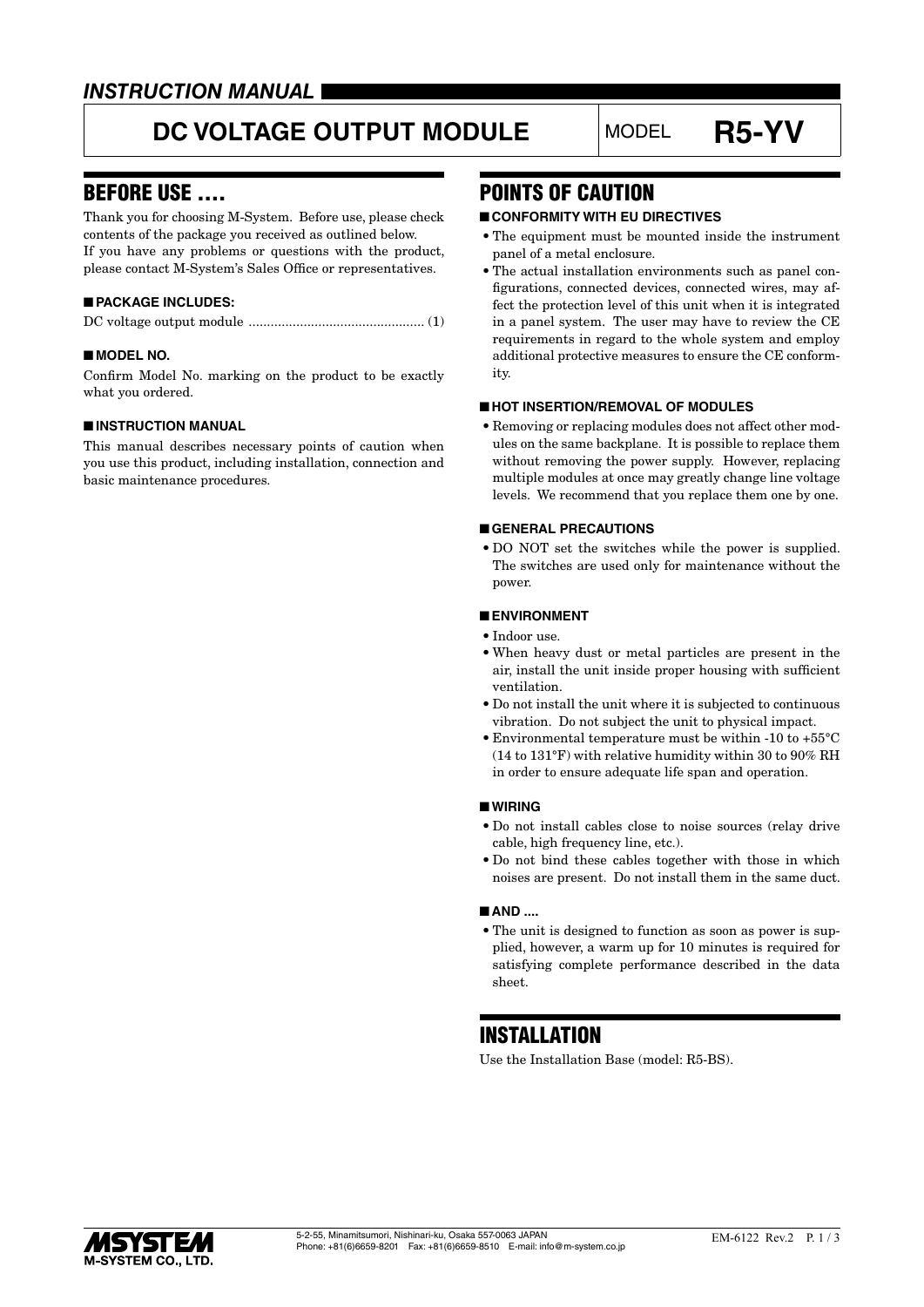## COMPONENT IDENTIFICATION

### ■ **FRONT VIEW** ■ **SIDE VIEW**





### ■ **STATUS INDICATOR LED**

**RUN indicator**: Bi-color (red/green) LED;

Red when the bus A operates normally; Green when the bus B operates normally; Amber when both buses operate normally.

#### ■ **SIDE DIP SW**

### **• Output Range: SW1 through 8**

Each channel independent

| SW        |                 |            |            |                 |            |                |              |                  |
|-----------|-----------------|------------|------------|-----------------|------------|----------------|--------------|------------------|
|           | <b>OUTPUT 1</b> |            |            | <b>OUTPUT 2</b> |            |                | <b>RANGE</b> |                  |
|           | 2               | 3          | 4          | 5               | 6          | 7              | 8            |                  |
| OFF       | OFF             | <b>OFF</b> | <b>OFF</b> | OFF             | OFF        | OFF            | OFF          | $-10 - +10V$ (*) |
| <b>ON</b> | OFF             | OFF        | OFF        | <b>ON</b>       | OFF        | OFF            | OFF          | $-5 - +5V$       |
| OFF       | 0N              | OFF        | OFF        | <b>OFF</b>      | 0N         | OFF            | OFF          | $-1 - +1V$       |
| <b>ON</b> | 0 <sub>N</sub>  | OFF        | OFF        | <b>ON</b>       | 0N         | OFF            | OFF          | $0 - 10V$        |
| OFF       | OFF             | 0N         | <b>OFF</b> | <b>OFF</b>      | <b>OFF</b> | 0 <sub>N</sub> | OFF          | $0-5V$           |
| ON        | OFF             | 0N         | <b>OFF</b> | 0 <sub>N</sub>  | <b>OFF</b> | 0N             | <b>OFF</b>   | $1-5V$           |
| OFF       | ON              | ON         | OFF        | OFF             | ON         | ON             | <b>OFF</b>   | $0-1V$           |
|           |                 |            |            |                 |            |                |              |                  |

(\*) Factory setting

### PC CONFIGURATOR

With configurator software, settings shown below are available. Refer to the software manual of R5CON for detailed operation.

#### ■ **CHANNEL INDIVIDUAL SETTING**

| PARAMETER        | AVAILABLE RANGE        | DEFAULT SETTING |  |  |  |  |
|------------------|------------------------|-----------------|--|--|--|--|
| Zero Scale       | $-32000$ to $+32000$   |                 |  |  |  |  |
| Full Scale       | $-32000$ to $+32000$   | 10000           |  |  |  |  |
| Bias [Zero Adj.] | $-320.00$ to $+320.00$ | 0.00            |  |  |  |  |
| Gain [Span Adj.] | $-32000$ to $+32000$   | 1.0000          |  |  |  |  |
|                  |                        |                 |  |  |  |  |